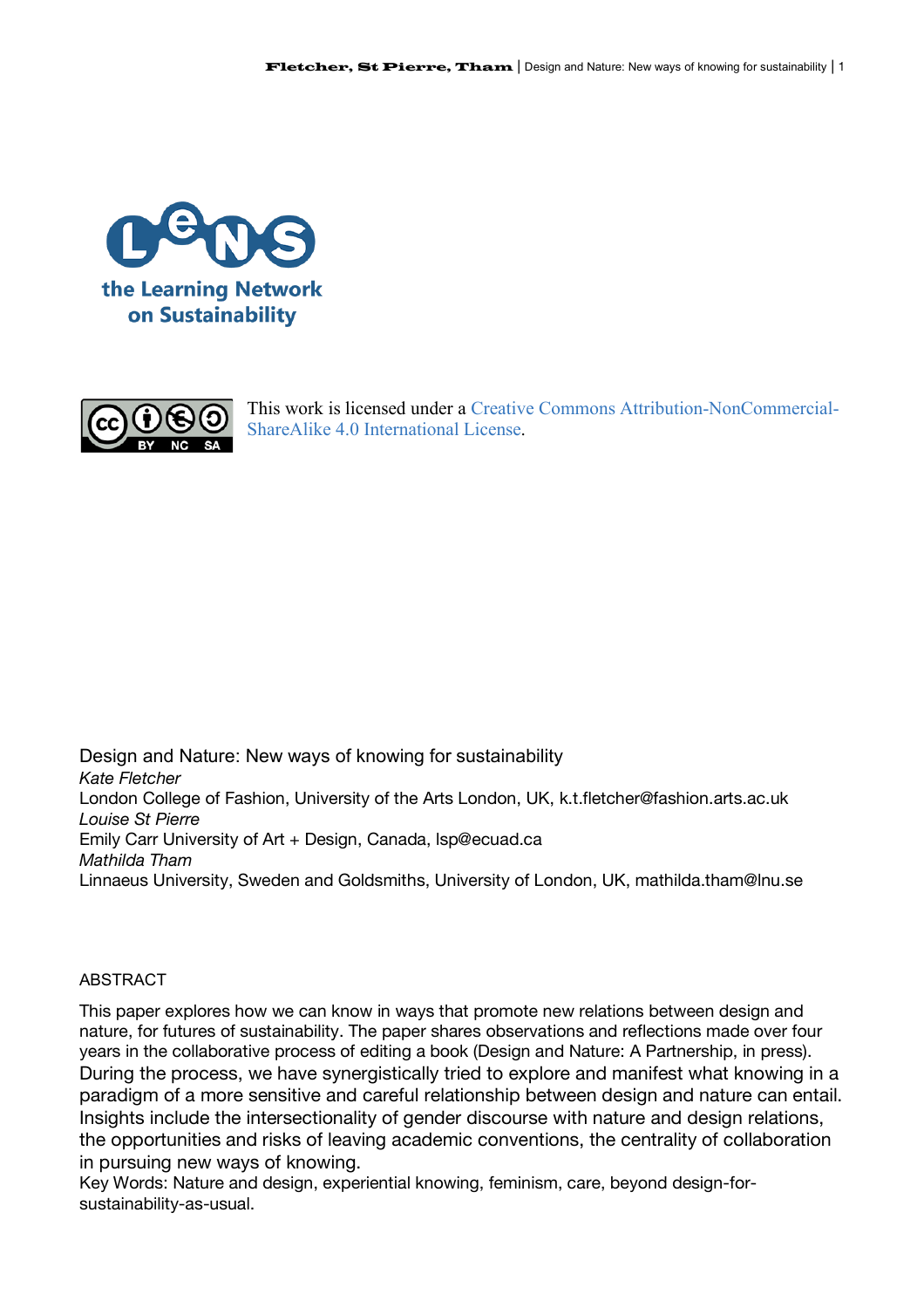# 1. INTRODUCTION

This paper is concerned with design's relationship with nature, and specifically how this relationship can play a significant part in futures of sustainability. We explore how humanistic lenses embedded in design cause dangerous power imbalances in this relationship. We ask what other lenses can be nurtured for design so that design actions can relate respectfully, sensitively and humbly in relation with nature. The paper draws on reflections and observations made over four years in the process of editing a book (Design and Nature: A Partnership, in press). This paper is not about the book per se, but rather it explores what we learned both about the practice and the process of design and nature in the course of its bringing it, its 25 chapters and 34 authors together. Our journey into design and nature was a journey to world outside of design-for-sustainability-as-usual, and was by turns a magical, electrifying and an itchy, uncomfortable experience. We have more than 75 years' experience of working in design for sustainability between us, yet often we felt like novices when working on the book, unsure where to begin and tentatively feeling our way into a new relationship between design and the natural world. The theme of this conference is Design For All. In this paper, and taking our lead from Val Plumwood (2009) and Maria Puig de la Bellacasa (2017), we seek to put forward a larger frame of 'All', of care in design that moves beyond human centredness and considers instead where humans are but one of many focus points. In this paper, we set out what we learned, what we enjoyed and what we found difficult in our explorations of design and nature as partnership. We try to match the ideas it conveys and the form of the text: writing in first person, revealing the relationships between things, bringing awareness of who we are, and drawing on our own experience and the evolving conversation between us.

# 2. DESIGN RESEARCH POSITIONING

We; Kate, Louise and Mathilda, share the position of the need for design to form new relations with nature. This stems from the, man- and in many ways design made, crisis of ecological systems (e.g. Crutzen et al. 2007). Pragmatic responses, for example product level design interventions, to this systemic and paradigmatic situation are insufficient. Therefore we locate design as synergistically in play at levels of product, systems, paradigms, with license to intervene also in ways of knowing (Tham, 2014). We work at different institutions in the global north, and we are all white women. We represent a range of social class backgrounds. We are also friends, mothers, teachers, students and makers. It is in the nature of the paradigm which we seek to embrace - ecological relationality - to also challenge epistemological hierarchies, that is hierarchies in ways of knowing. This includes standing up for the knowledge we generate through, for example, the experience of being in nature. It also means that we resist the convention and pressure to always legitimize (see also Akama, 2017) such 'less valued knowing' with 'more valued knowing', typically represented by facts and figures and white Western male academics which both dominate the sustainability discourse and emulate the paradigm that created the problems. Our journey has resulted in a rich material from which some key themes have emerged, including: challenging design's position as a hero – a legacy of the modernist project; examining the role of direct experience in design; exploring design development as slow awakenings; sensing as a core design capacity – drawing design closer to living species; experiencing awe as a way of design engagement; developing a practice of working within integrated relationships.

# 3. WHAT IS DESIGNING FOR ALL?

One possible interpretation of designing for all is that of literally shifting design practices to determine and attend to the needs of other than human 'clients': cedar trees, red foxes and monarch butterflies. But this assumption of knowing what is needed, even knowing of a process to apply, falls within the conventions of modern thought, a convention that we are questioning. We are wondering what design really is, when we think about designing with, for and within nature. How do we know and how do we learn? The conventional design process, which has been developed for industry, in the context of modernity, needs to be disrupted. Recently, design researchers at Emily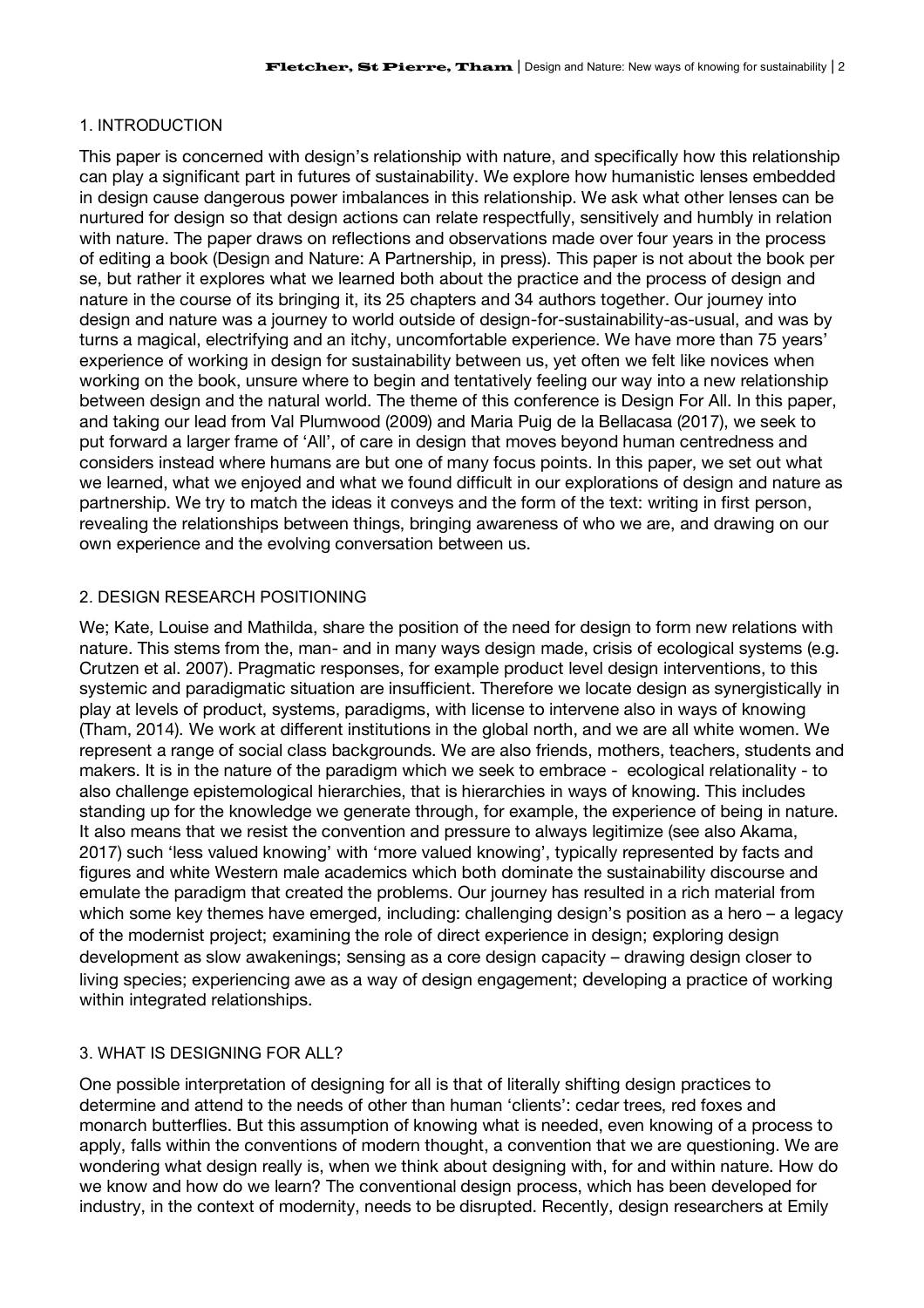Carr University initiated a project with the primary aim to explore design with nature (Desis Lab n.d.). The secondary and more public aim was to enhance habitat for a local species of rockfish. Rockfish, including Red Snapper, are found around the world. On the Pacific West Coast of Canada, species are declining. During early research in windblown rain on rocky shores the team explored questions of how to connect with the natural world, but within a few weeks the momentum of the design process began to steer the project. Our primary aim of designing with nature became obscured by the more familiar activities of design. The three faculty members and thirty-eight students interviewed biologists, collected facts about rockfish, observed the area (some even went diving), did nature journaling, all to culminate in prototypes of modular habitat. Rockfish exist within a complex and fragile ecosystem: single fix artefact solutions derive from a fragmented view of the natural world rather than a holistic one. Pressured by deadlines, we found it took conscious effort to maintain the holistic and spiritual perspectives that we began with. Design is inherently a modernist act, and without careful attention, design gravitates to what it knows, even when attempting to 'design for all'. Design for all is not a matter of transposing existing design practices onto a new type of client. Design itself needs new methods, ways of knowing, and ways of understanding the world if we are to support other-than-humans. Finding ways to collect ourselves during the design process, retuning regularly to spiritual and holistic ontologies as an ongoing practice throughout the project can therefore be an important part of designing for all.

# 4. PROCESSES AND PRACTICES OF A NEW PARADIGM OF DESIGN AND NATURE

What are the ways in which we can go about designing with and within nature? In the course of compiling the book, we used a number of design, research and writing methods for the sometimes dirty, sometimes delicate, work involved. These included autoethnography, drawing, making and reflexive practice, among others. Further, the work foregrounded collaboration. The book was only possible because it was, quite literally, done together. The collective mind was more surprising, richer and unpredictable than any of our individual ones. This is not to say we always agreed with each other, but we explored our viewpoints and grew understanding with debate, jokes and laughter along the way. The collaborative ethos was also extended to the contributing authors through the set up of collaborative writing groups and process. In the collaboration, we draw on action research (e.g. Heron and Reason, 2001); participatory design (e.g. Binder et al., 2015); research traditions which recognise the intrinsic value of working with others to affect change. Another process that we invited the book's contributing authors to focus on was direct experience. Some authors were nervous about this, because writing in first person and using our own finite experience as the basis from which to develop understanding sit at odds with academic traditions. In fact, we took the reluctance to write from direct, sensory experience as an indication of the ongoing power of the academy to privilege certain sorts of knowledge. At one point, we asked some of our contributors to limit their academic sources and refocus their writing on their own experience. A few asked us to clarify publicly that we had requested this form of writing, so that it would not appear that they were stepping 'out of bounds' without due cause. For some people writing outside of the conventions of academic writing was a liberation, a gift to move freely; but for others, it was scary. It is hard to know how to proceed when the usual way that things are done in is thrown out of the window. Life writing or autoethnography was also a feature that we encouraged in our contributing authors' work. We wanted to take up the challenge set out by Rainer Maria Rilke in his poem Archaic Torso of Apollo, "... for there is no place that does not see you. You must change your life" (1908). That is, we wanted to challenge design to be concerned with the places we inhabit, to be present there and to honour all living species. We were inspired by Husabe et al. (2009) who position life writing as a subversive praxis and part of the building of a counter narrative to modernity on which sustainability depends. "Writing autobiography is a self-reflexive and self-critical act; it enables the writer to critique and theorize within the autobiographical text rather than outside of it. Through autobiographical writing, the writer can educate her attention to the lifeworld, where she dwells and with whom she dwells in that world; she can develop her direct sentient engagement with that world and all its ecological relations." (op cit: 29). In life writing, the writer describes and reflects on individual experiences so that her audience sees their relevance beyond that one instance, to all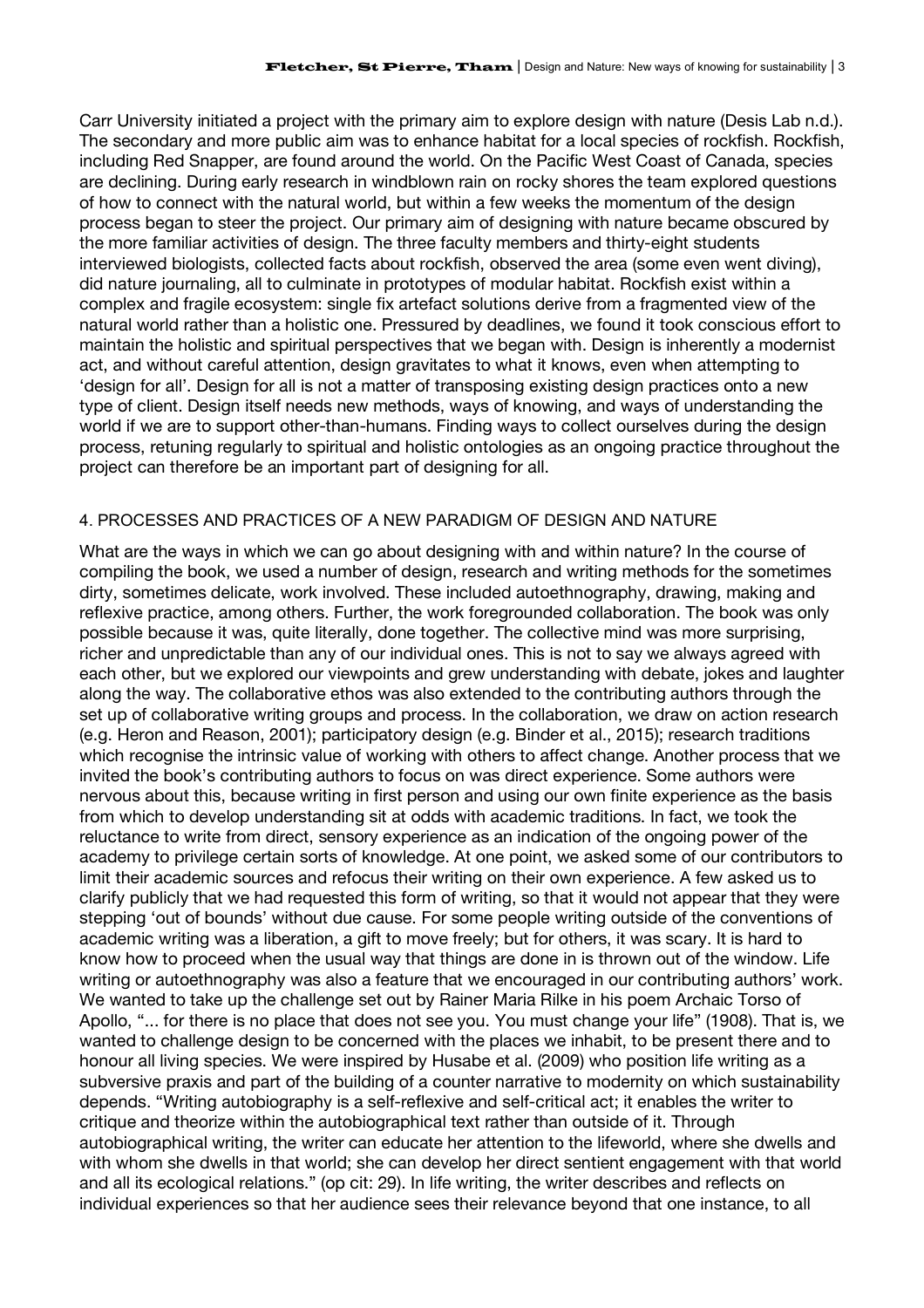lives. This makes possible new ideas and forms of action. Lusabe et al. go on to ask, "Where might these stories come from? The ones that conduct our attention deeper and deeper into the world where we dwell, the ones that help us to do what is appropriate for where we live, to do what is right for those with whom we live?" (op cit: 43). We contend that the stories come from a closer relationship with ourselves and the world around us. This requires a different sort of writing than that which passes for academic design writing. Sometimes it is personal reflections, other times it is poetry, other times still it is sharp, grounded, cited text. Indeed we embarked on the project on making this book with a patchworked vision of new – or new-old – relations between design and nature. We realized that how we know is very much core, not what we know, or how many sources we can collect. The whole editing process -- which started out with the drafting of a book proposal, then a call for abstracts of possible contributions, then selection of submissions, multiple rounds of editing and final compilation into a book, took place through skype and email, across three time zones, and a difference of nine hours. Through this process, we always sought to locate ourselves in dailiness and specifics; whose children were ill, the scent of the Daphne odora on Louise's walk to work, the spring that Kate saw the swallows arrive early, the brutal noise of ambulances and police cars in Mathilda's busy street. We chose to work from the ground up, always maintaining it within its context. For to do its opposite: to strip away the background, we reduce design to a practice that has few consequences and for which we absolve ourselves of responsibility. By holding the context, we maintain that design can fulfil its ethical duty in terms of responsibility to others. In the following section, the paper weaves from specific moments of revelation and cruxes that we encountered during our recent experience of collaborative book editing to asking questions about what it means to know and act in a paradigm of a partnership between design and nature.

# 4. HIGHLIGHTS AND CRUXES

### 4.1. Changing physical things in order to change what we think

When we started out making a book about design and nature that sought to promote multiple perspectives in design, not purely human centred ones, there was a good deal of work that we had to do to first throw off old habits of thinking and writing. Some of these we shed quite easily and with pleasure. Others proved more difficult to overcome. For instance, when we embarked on the drafting process for the book proposal, we found that the only way we could do this was to write with our eyes closed. We had to, quite literally, block out the world-as-usual in order to start writing about the world-as-unusual, a world in which design activity is based on a differently encoded relationship with nature. Indeed, it was only when we worked to switch off the thinking mind and allowed the senses to intuit what needed to be said -- to work from what needed to be felt and done -- that we made progress. Interestingly perhaps, frank discussion of such challenges is rarely had in public. Yet it is an important part of the process of designing for all because it raises to the surface all manner of epistemological questions, about what it is to know about this area. For us, knowing about nature and design meant untangling the default thought processes in which we were schooled and shedding our skins of modernity. It meant recognising both how little we know and the role of humility in building new understanding. It took us down a different path, and one which finds little correspondence with the academy as it is currently run. What does academic work look like when it is reliant on direct experience, when it is written on in first person, when it puts forward no grand universal ideas or theories of how to act, of how to design? We don't know the answers to these questions. We would like to ask you, what do you think? We also included spending time outdoors as part of the writing process. While getting up from a desk and stepping outside is often not recognised as productive work in a strictly 'accounting for your time' work-efficiency sense; we found it to be a predictable source of changed perspectives and rich ideas, albeit ones that were typically hard to pin down. Whatever was happening outside, in the real world of rushing air and changing light conditions (for we are not talking here about places of wilderness or especial beauty, but outside in alleyways, between buildings or at the edge of a muddy path), forced us to enter the world more physically, and this made a difference. Being less 'in your head' and more 'in your body' precipitated a change in experience that kept spinning a thin thread between reality (and all its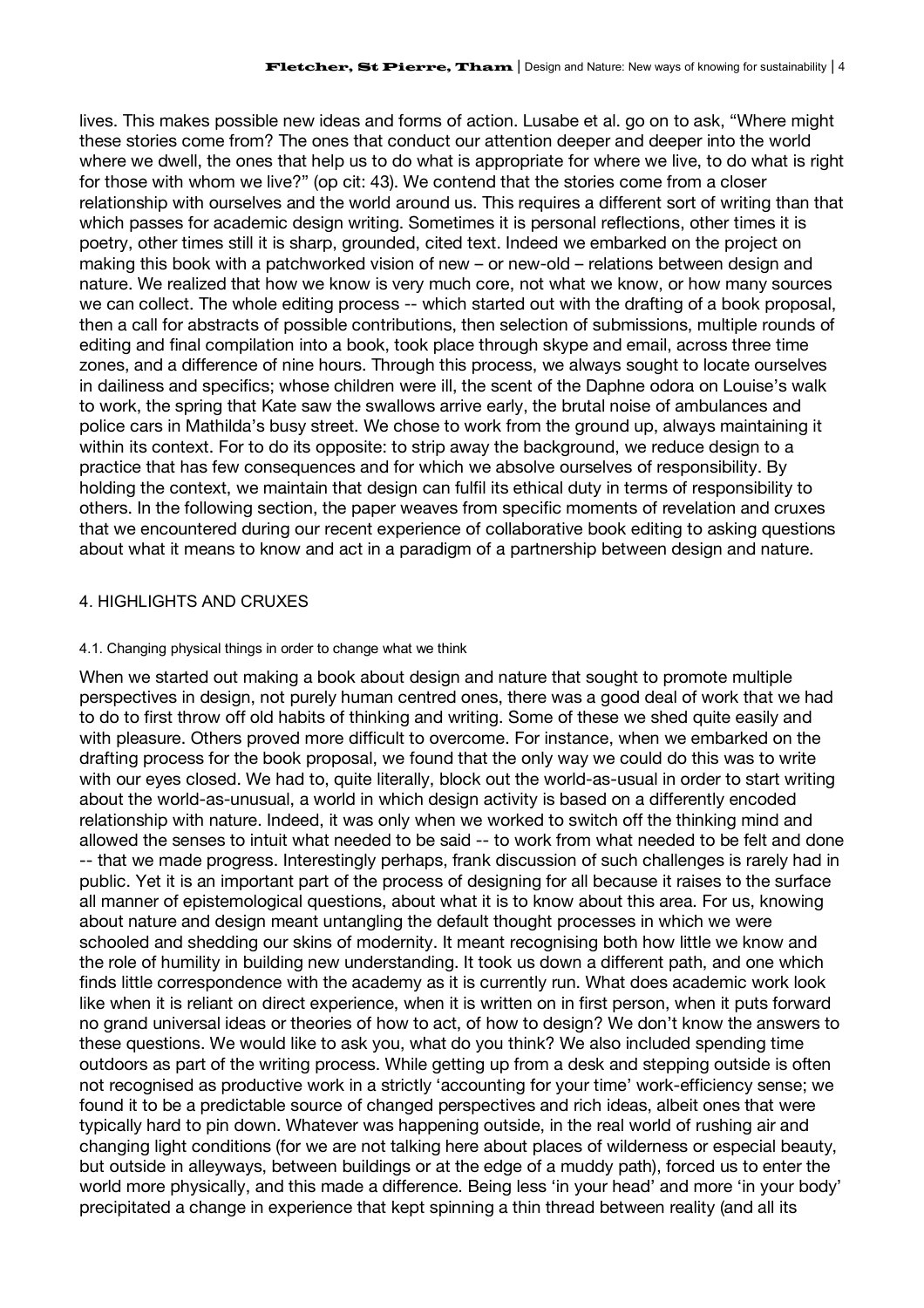attendant environmental challenges) and the abstract world of ideas. This spilt over in an important way in the book. It kept us bringing design back to actual natural conditions. Over time and with frequent trips outside, this thin thread of direct experience becomes a string, which then becomes a rope. It is what we used to haul ourselves up and back into the real world where natural systems are the context for all design actions. We realised that the work of design and nature is never just the work of the logical mind. And perhaps for this reason -- because it is also the work of the physical real world, the body and the senses -- that it has particular ramifications for design. It is also an example of 'staying with the trouble' (Haraway, 2016) instead of seeking fast and neat solutions. The realisation that design needs to be situated and draw on many senses is, of course, not new, but easily forgotten when deadlines kick in and when quantifiable points award prizes.

#### 4.2. Diversity of contributors to the book

We had hoped for a great diversity of contributions to be submitted when we made a call out for prospective chapters to the book; from the Global South, for racial diversity and gender diversity. On many counts, we simply failed. Specifically on gender, Mathilda recalls counting down a column of self-declared genders, and finding the number of males outnumbered by females by 5:1. We could find no way to balance the genders in this book: this discourse is currently dominated by females. Had we somehow increased the likelihood of the gender imbalance in our call to contribute? We note that in the field of fashion and sustainability in particular, a field that Kate and Mathilda know well, the gender imbalance is even more acute. There may be many reasons for this. Within design, work with nature is considered fringe activity, on the edges of credibility, probably partly because it goes against biases towards intellect and productivity. Historically nature has been perceived as female: earth is a mother, wild, emotional, fecund, of service to men (e.g. Merchant, 1982). However, when Louise researched the history of design's relationship with nature, she found that the early discourse was dominated by males. Only when the terms of the engagement of the design and nature debate began to shift to practices of care, decentering the human, and slowing down the design process, did women begin to lead the conversation. That of course, is the context of the book; to move away from academic norms, to focus on new ways of sensing and knowing. The question of gender is interesting, given Carolyn Merchant's scholarship about the twinned oppression of women and nature in history (1982).

#### 4.3. Encountering privilege

At one point in the writing of this book, we became acutely aware of our own privilege. Louise wrote: "...we are each writing about nature from very privileged positions. There we are: I am meditating on a mountainside, Kate is taking breakfast in a meadow, and Mathilda is on holiday in the woods". We wondered if acknowledgement of this and apology for it, an expression of our earnest desire to learn was enough. Was this acknowledgement an attempt to 'move to innocence' (Ford and Blenkinsop 2018) to leverage own humility as evidence that we are not part of the problem? These questions demand serious personal reckoning for all of us; a deep facing of ourselves. They are questions that cannot be answered quickly or easily, and instead must surface again and again. How is my privilege playing out in this project, in this research, in this initiative?

#### 4.4. The need to find keys to unlock doors to the new paradigm

Working in new territory is always hard. Often we get hijacked by habitual ways of thinking. These can lead us to stumble and by the time we stand upright again, we have already lost our bearings are no longer sure of which way to head. We found that particular phrases acted as useful keys to unlock doors to a new relationship between design and nature. Terms like human centredness/ mastery/exceptionalism, mechanistic thinking, rationalism and control sharpen our critique of the dominant lens through which design activity is viewed. Other terms, such as interdependence, humility and relationship, act as guides to a different sort of understanding. Language is not neutral. It is a constitutive part of how we see the world, including the natural world. Basic concepts of our